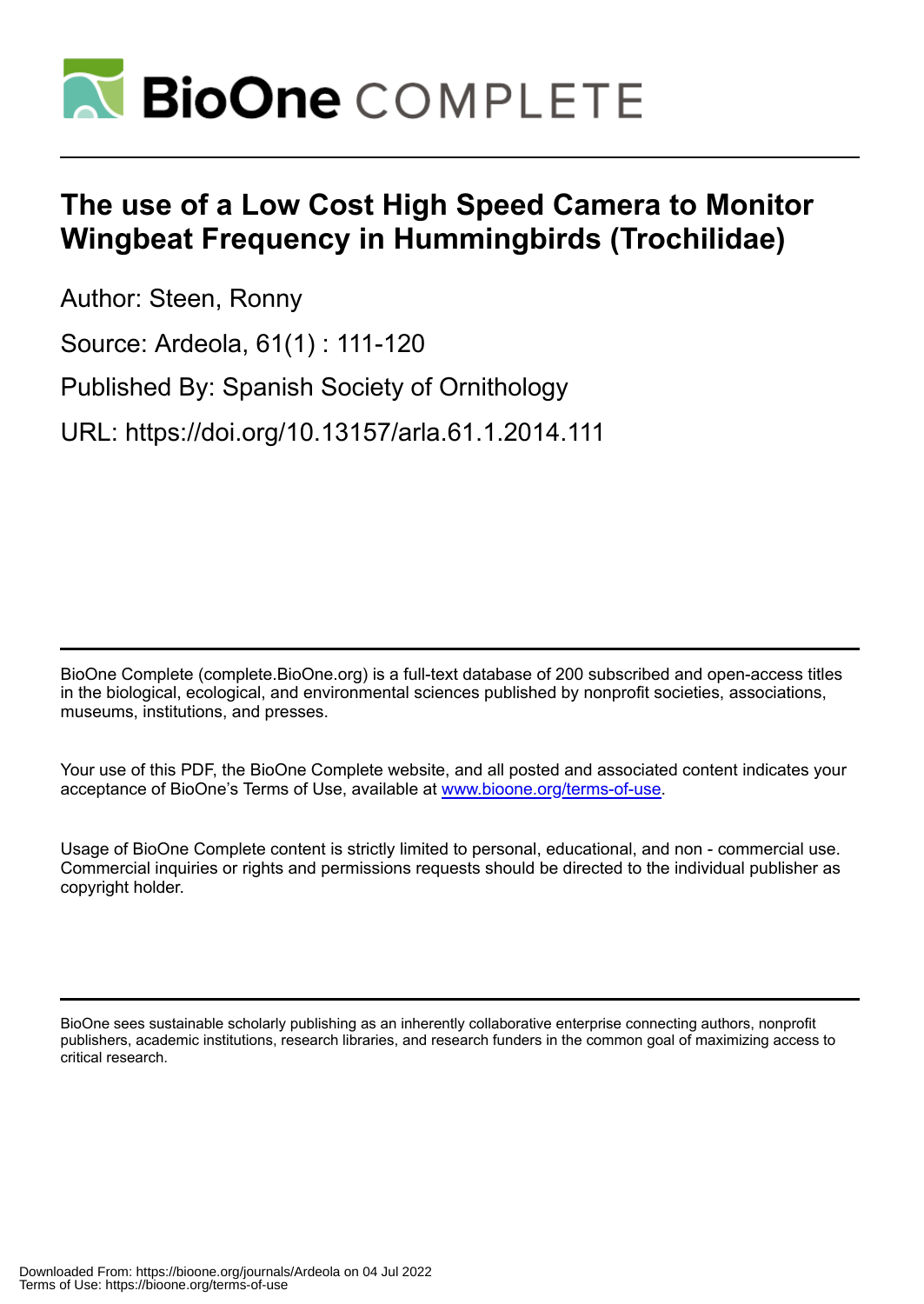# **Short Communications**

# THE USE OF A LOW COST HIGH SPEED CAMERA TO MONITOR WINGBEAT FREQUENCY IN HUMMINGBIRDS (TROCHILIDAE)

# USO DE UNA CÁMARA BARATA DE ALTA VELOCIDAD PARA MONITOREAR LA FRECUENCIA DE ALETEO EN COLIBRÍES (TROCHILIDAE)

Ronny STEEN<sup>1</sup>\*

SUMMARY.—Wingbeat frequency is an important parameter when studying flight performance in hummingbirds and could be put into an ecological and evolutionary context to investigate the decisions that a hummingbird takes regarding foraging efficiency. Previous studies of wingbeat frequencies in hummingbirds have been undertaken with captive birds, most probably due to limitations of experimental design and/or less mobile equipment. In the present paper I describe how I used a budget camera, which captured 220 frames per sec (fps), to film hummingbirds in order to quantify wingbeat frequency under natural conditions in Costa Rica. With this equipment I was able to obtain detailed information about stationary hovering flight in three different species; the charming hummingbird *Amazilia decora*, purplethroated mountain-gem *Lampornis calolaema* and violet sabrewing *Campylopterus hemileucurus*. Wingbeat frequency was higher for the purple-throated mountain-gem and the charming hummingbird compared to the larger violet sabrewing. It did not differ between the purple-throated mountain-gem and the charming hummingbird, which are more similar in size. In the purple-throated mountain-gem I found a higher wingbeat frequency and increased body inclination while hover-feeding compared to hovering in front of the feeder; hence it may be more costly to hover while feeding. It is hoped that the video techniques used here will encourage researchers to record wingbeat frequencies across a range of animal taxa.

RESUMEN.—La frecuencia de aleteo es un parámetro importante a la hora de estudiar el vuelo de los colibríes, y el vuelo puede interpretarse en un contexto ecológico y evolutivo para investigar las decisiones que un colibrí debe tomar en relación con su eficiencia alimenticia. Los estudios previos sobre la frecuencia de vuelo en colibríes se hicieron en cautividad, y muy posiblemente se vieron limitados por su diseño experimental y/o por limitaciones técnicas. En este artículo presento el uso de una cámara económica, que captura 220 tomas por segundo, para grabar colibríes y cuantificar la frecuencia de batido de alas en condiciones naturales en Costa Rica. Con este equipo fui capaz de conseguir información detallada sobre vuelo estacionario cernido en tres especies diferentes: el colibrí encanta-

<sup>&</sup>lt;sup>1</sup> Department of Ecology and Natural Resource Management, Norwegian University of Life Sciences, NO-1432 Ås, Norway.

<sup>\*</sup> Corresponding author: ronny.steen@nmbu.no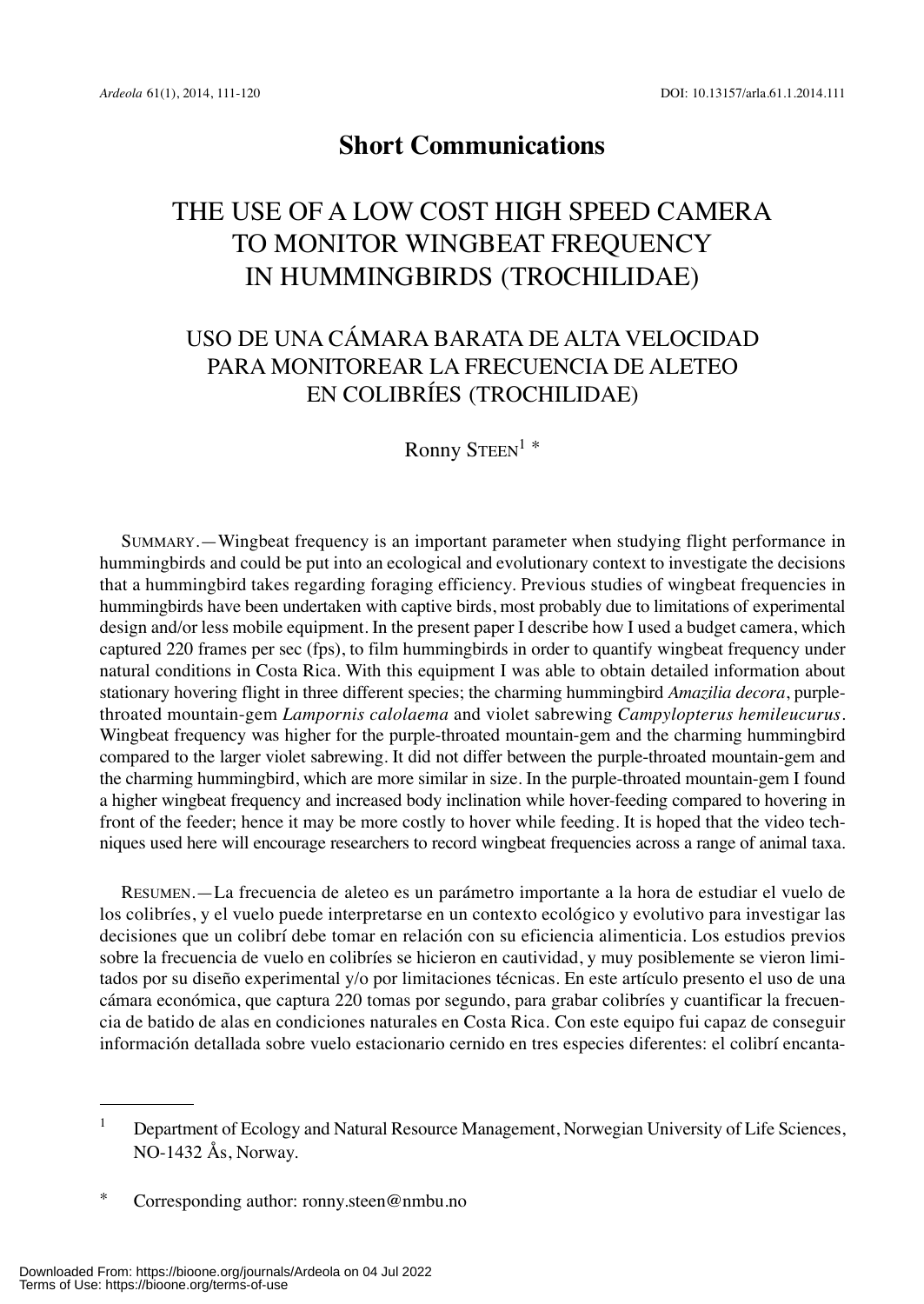dor *Amazilia decora*, el colibrí montañes gorgimorado *Lampornis calolaema* y el colibrí ala de sable violáceo *Campylopterus hemileucurus*. La frecuencia de aleteo fue mayor en el colibrí montañés gorgimorado y el colibrí encantador, que son de tamaño similar, que en el colibrí ala de sable violáceo, de mayor tamaño. Además, el colibrí montañés gorgimorado presentó una mayor frecuencia de aleteo y mayor inclinación corporal durante la alimentación en vuelo estacionario, comparada a la alimentación frente al alimentador, por lo tanto es probable que sea más costosa la alimentación en vuelo estacionario. Espero que las técnicas de vídeo utilizadas en el presente estudio inspiren a investigadores que trabajan en campos ajenos a la biomecánica para registrar frecuencias de batido de vuelo en especies de diferentes taxones.

#### **INTRODUCTION**

Wingbeat frequency is an important parameter when studying flight performance in hummingbirds (e.g., Greenewalt, 1960, 1975; Altshuler and Dudley, 2002; Hedenström, 2002; Warrick *et al.*, 2005; Tobalske *et al.*, 2007; Altshuler *et al.*, 2010). Flight performance may have implications for the energetic demands of foraging and could potentially influence foraging efficiency (Wolf *et al.*, 1975) and hence could be used in an ecological and evolutionary context to investigate the decisions that a hummingbird needs to take regarding flight (Pennycuick, 1998).

Previous studies of flight performance in hummingbirds have been undertaken with captive birds, employing expensive equipment (e.g. Weis-Fogh, 1972; Feinsinger and Chaplin, 1975; Wells, 1993; Warrick *et al.*, 2005; Tobalske *et al.*, 2007; Altshuler *et al.*, 2010), Dong *et al.* (2010) being an exception. Until the last two decades, high speed movie has been mostly film-based and, as a consequence, camera systems have been relatively large (Vollmer and Möllmann, 2011a). This, in combination with experimental procedure, may have restricted those studies to hummingbirds in captivity.

High speed cameras reveal behaviour that is otherwise invisible to the human eye (e.g., Baker, 1979; Betts and Wootton, 1988; Bostwick and Prum, 2003; Warrick *et al.*, 2005; Bundle *et al.*, 2007; Hedrick *et al.*, 2009; Aguayo *et al.*, 2011; Sakamoto *et*

*al.*, 2012). However, these cameras are costly and not aimed at the average consumer, whereas budget compact cameras with a high speed movie function have become more available in recent years (Vollmer and Möllmann, 2011b; Sakamoto *et al.*, 2012). For comparison, compact cameras with high speed movie function cost about \$200-1,000 USD, whilst medium to high-end ones cost from \$25,000 to more than \$100,000 USD (Vollmer and Möllmann, 2011a).

For the present study I used a budget camera, which records at 220 fps, to film hummingbirds to quantify wingbeat frequency while hovering. To my knowledge this is the first study of hummingbirds using a small low-cost high speed camera under natural conditions, although a similar high speed camera has been used for studying flower-visiting insects (Sakamoto *et al.*, 2012). I recorded wingbeat frequencies for three different species: charming hummingbird *Amazilia decora*, purple-throated mountain-gem *Lampornis calolaema* and violet sabrewing *Campylopterus hemileucurus* under natural conditions. Previous studies have found that wingbeat frequency decreases with body size (e.g., Altshuler *et al.*, 2003, 2010), and therefore I hypothesised that it would be lower in the violet sabrewing since it is about twice the size of both the charming hummingbird and purple-throated mountaingem (Schuchmann, 1999).

Optimal flight during nectar feeding will influence foraging efficiency (Wolf *et al*.,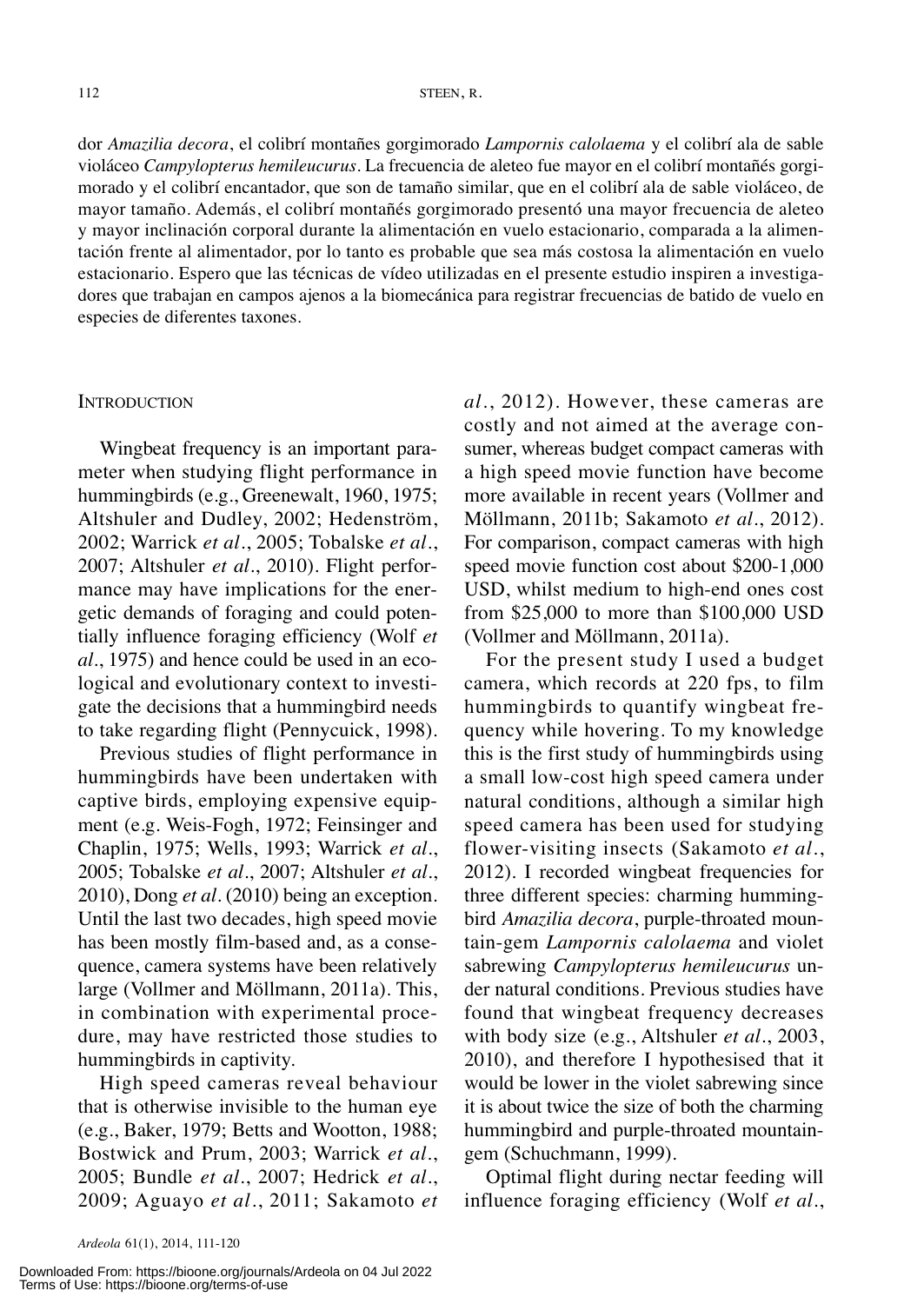1975), and so hummingbirds may prefer flowers orientated in a given position and direction (Fenster *et al.*, 2009; Sapir and Dudley, 2013). In the present study, the nectar hole was in the base of the feeder, only slightly angled towards the approaching hummingbird, so that it would have to tilt its body to some extent during nectar feeding. I therefore hypothesised that the angle of the body axis would differ between hover-feeding and hovering in front of the feeder, and that wingbeat frequencies will be higher during hover-feeding than in regular hovering.

#### MATERIAL AND METHODS

## *Study site*

This study was conducted during February 2012 in two different areas in Costa Rica. I video-recorded the purple-throated mountain-gem (males) and the violet sabrewing (not sexed) one morning at the Selvatura Hummingbird Garden near the entrance of the Selvatura Park in Monteverde (10° 20' 31.51" N, 84° 47' 54.42" W). The Selvatura Hummingbird Garden is a patio with a dozen hummingbird feeders, surrounded by forest. The video recordings of the charming hummingbird (male) were done in a garden at Drake Bay on the Pacific coast (8° 41' 36.41" N, 83° 41' 16.88" W) as the hummingbird foraged on *Stachytarpheta frantzii* (Verbenaceae) during one morning and one evening. The garden was remote and surrounded by rainforest.

# *Video recording*

I used a Panasonic Lumix DMC FZ-150 camera ( $124 \times 82 \times 95$  mm, 528 g) with high speed movie function (220 fps, resolution  $320 \times 240$  (QVGA)). The motion pictures were recorded in Motion JPEG format (see Supplementary Electronic Material for video examples).

Since the occurrences of hummingbirds at Selvatura Hummingbird Garden in front of the feeder were highly predictable I mounted the camera on a tripod. In Drake Bay, on the other hand, the camera was handheld since the hummingbirds occurred randomly on the flowers of the plant. Motion caused by hand movement was negligible, due to the high frame rate (see Supplementary Electronic Material for video examples).

The hovering sequence differed between the two study areas. At the feeder station the hovering sequence often consisted of a repeated quick shift between hovering in front of the feeder and hovering while sucking nectar (i.e. hover-feeding). At the *S. frantzii*, a hovering sequence mostly consisted of hover-feeding, interrupted by moving to the next flower of the inflorescence or to the next inflorescence.

#### *Video analyses*

The video recordings were evaluated frame by frame using Windows Live Movie Maker (WLMM). Since the video recordings do not have a time stamp, the real duration was indirectly obtained from the time lapse counter of the WLMM player. The high speed recordings are as default played back at 30 fps, which means that the hovering flight takes place 7.333 times slower than real time during playback (viz. 220 fps divided on 30 fps equals 7.333). Hence, the time measured from the time lapse counter of the WLMM player was divided by 7.333, which equals the real time of the hovering flight. To control for possible inaccuracy with the WLMM player, I recorded a high speed movie for exactly 60 seconds, then played it back with the WLMM player. From the time lapse counter of the WLMM player it was measured to last for 440 s (440 divided by 60 equals 7.333).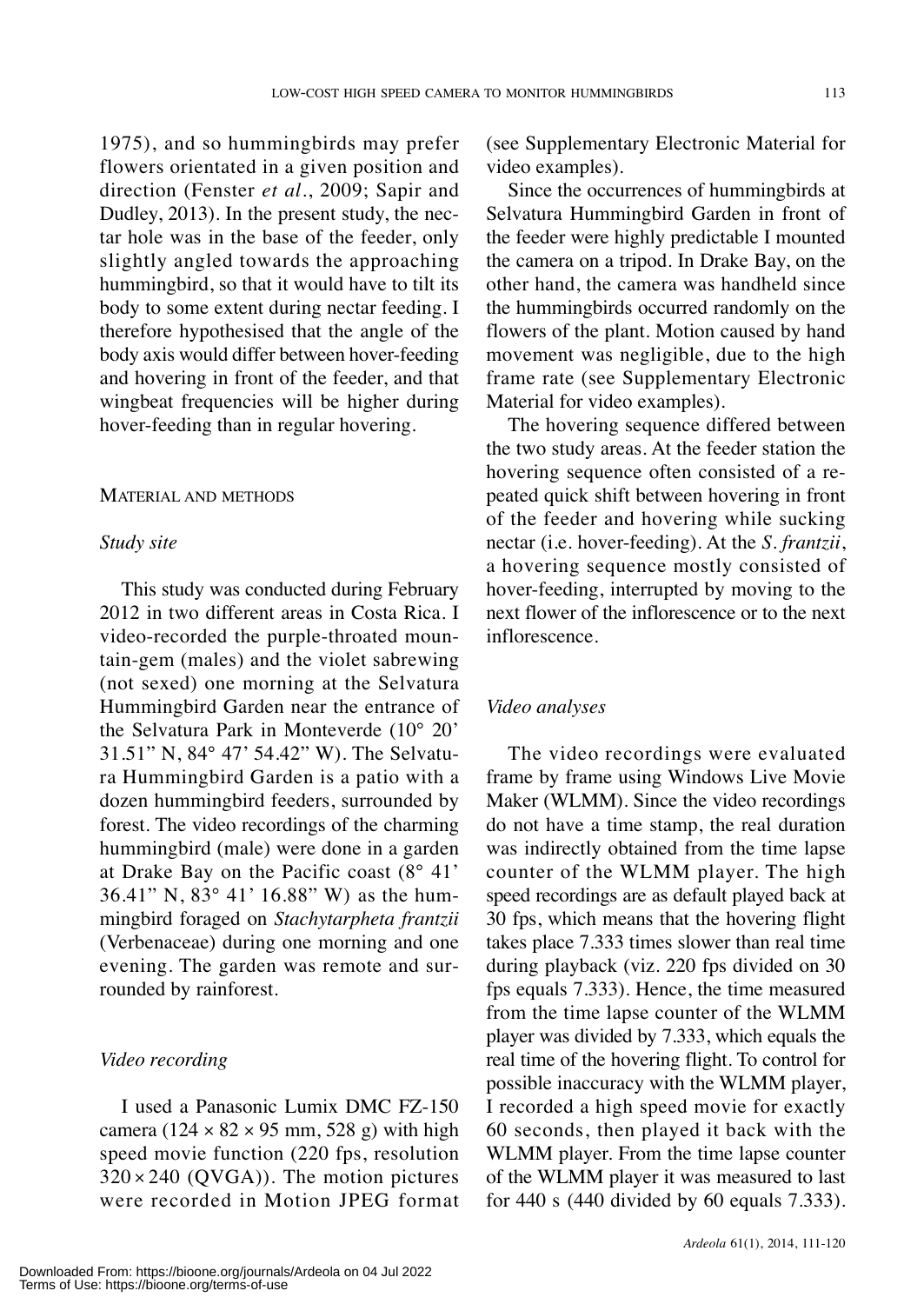The wingbeat frequency was calculated by counting the number *(N)* of wingbeat cycles and measuring the time *(t)* taken. The wingbeat frequency *(f)* was then defined as  $f = N/t$  (Pennycuick, 1990). A wingbeat cycle is defined as beginning when the wing is positioned at its uppermost, subsequently moving downward, and then back up to the uppermost position (fig. 1a). The wingbeat frequency was measured separately for hovering in front of the flower/feeder and hovering-feeding. The number of wingbeats was only measured when the hummingbirds held a steady hovering position and a minimum of five wingbeats was used to calculate wingbeat frequency (see Pennycuick, 1990).

I compared my results for wingbeat frequencies with previous findings from the literature. For the charming hummingbird I used data from Altshuler *et al.* (2010). For the purple-throated mountain-gem I used data from Dong *et al.* (2010) (conducted in the same study area as mine), which was indirectly obtained by extracting values from fig. 1 and appendix. For the violet sabrewing I used data from Greenewalt (1962), Altshuler *et al.* (2010) and Dong *et al.* (2010). Both the data from Altshuler *et al.* (2010) and Greenewalt (1962) were recorded with a high speed camera, whereas Dong *et al.* (2010) used sound recording equipment.

I obtained body mass data from the literature for each species (Schuchmann, 1999). For the charming hummingbird an average weight for males is 4.1 g; for the purplethroated mountain-gem it is 5.95 g for males



FIG. 1.—Typical body position of a hummingbird while hovering in front of a flower/feeder. (A) A wingbeat cycle consists of a downstroke phase and an upstroke phase (Greenewalt, 1960; Rósen *et al.*, 2004; Warrick *et al.*, 2005). The downstroke is the minimum interval during which the wingtip moves from its highest elevation to its lowest; the upstroke is the opposite sequence. (B) The inclination of the body axis was measured with a protractor using the coordinate axes as a reference point (I). From the body axis (II) the angle (III) was measured in relation to the horizontal plane of the reference point (I). *[Posición típica de un colibrí mientras se alimenta en flor/comedero. (A) Un ciclo de aleteo consiste* en una fase de descenso y una de ascenso de las alas (Greenewalt, 1960; Rósen et al., 2004; Warrick, et al., 2005). El descenso es el tiempo transcurrido desde que la punta del ala está en el punto más alto (I) hasta que alcanza la extensión vertical mínina (II), mientras que la de ascenso es lo contrario. *(B) La inclinación del eje corporal se midió mediante un transportador con los ejes de coordenadas en* relación al punto (I). Desde el eje corporal (II) se midió el ángulo (III) en relación al plano horizontal *del punto de referencia (I).]*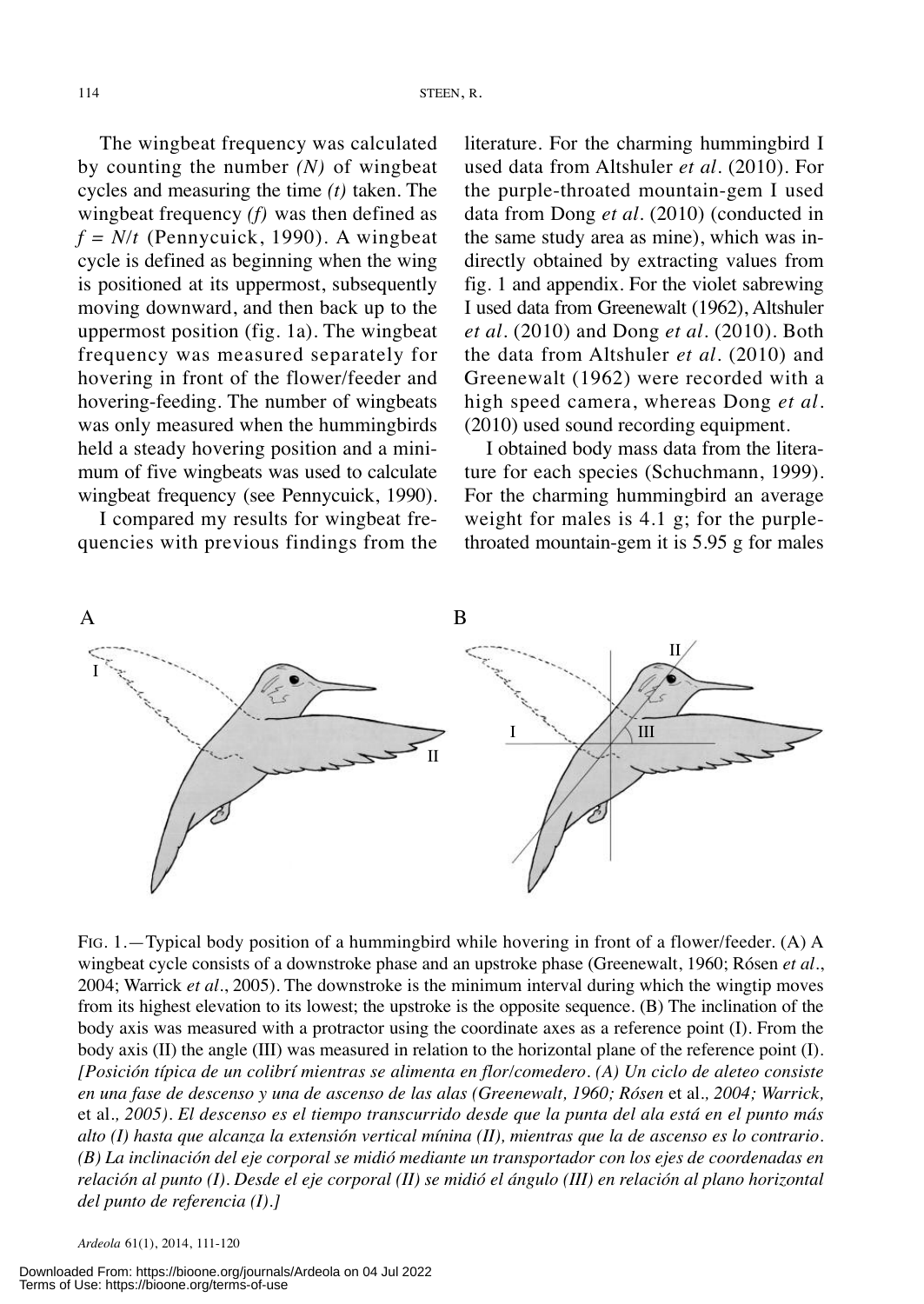(the average between two given weights; 5.7 and 6.2 g); and for the violet sabrewing (not sexed) it is 10.65g (the average between two given weights; 11.8 g for males and 9.5 g for females). The body masses were used in the figure presentation.

In addition, for the purple-throated mountain-gem and violet sabrewing I measured inclination to the body axis with respect to a reference point (Sapir and Dudley, 2013), both while hover-feeding and hovering in front of the feeder (fig. 1b). These measurements were conducted with the use of the free video analysis programme Tracker 4.80 (http://www.cabrillo.edu/~dbrown/tracker/; Brown and Cox (2009)). I enabled coordinate axes as a reference point and used a protractor tool to measure angular arcs. The protractor tool has a vertex, two arms and an angle readout that displays degrees, with the lowermost arm fixed to the x-axis of the reference point.

## *Statistical analyses*

Statistical tests were performed with R, version 2.14.2 (R Development Core Team, 2012). I used a linear mixed-effect model from the package 'nlme' (Pinheiro *et al*., 2013) with 'treatment contrasts' function in R (Pinheiro and Bates, 2000) to test for differences in wingbeat frequencies between each hummingbird species. I included 'hovering sequence' as random effect in the statistical test to control for non-independence between measurements of hovering flight from the same hovering sequence (Pinheiro and Bates, 2000). A hovering sequence was defined as one individual being present within the camera view, enabling me to keep track of that particular individual. A new approaching hummingbird was treated as new hovering sequence. In addition to control for non-independence between measurements by including 'hover sequence' as

random effect, I also controlled for other variables associated with a given hover sequence (e.g. possible variations in weather conditions) and, most importantly, controlled for repeated measurements of the same individual. However I was unable to keep track of individuals outside the camera view, so repeated measurements of the same individuals may have occurred more often than recorded. In total I recorded 5 hover sequences for the charming hummingbird from which I obtained 20 unique measurements of stationary hovering flight; 12 hover sequences for the purple-throated mountain-gem from which I obtained 31 unique measurements of stationary hovering flight; and 3 hover sequences for the violet sabrewing from which I obtained 8 unique measurements of stationary hovering flight. In total this gives 59 measurements of hovering flight within 20 hovering sequences.

Since I needed a clear lateral view of the hummingbird to associate it with the reference point I was only able to measure the inclination to the body axis for 14 out of 31 hovering flights (data from all of the 5 hover sequences) of the purple-throated mountain-gem and 7 out of 8 (data from 2 out of the 3 hover sequences) for the violet sabrewing. I was not able to achieve a precise reference point to measure the inclination to the body axis for the charming hummingbird, since the camera was handheld and the hummingbirds occurred randomly on the flowers of *S. frantzii*.

I tested for differences in wingbeat frequencies between the three species. I also tested for differences in wingbeat frequencies between hover-feeding and hovering in front of the feeder for the purple-throated mountain-gem (but not for the other two species due to low sample sizes). Finally, I tested for differences in the angle of the body axis between hover-feeding and hover in front of the feeder for the purple-throated mountain gem. In all tests wingbeat frequency was  $log_{10}$  transformed to obtain approximate normal distributions.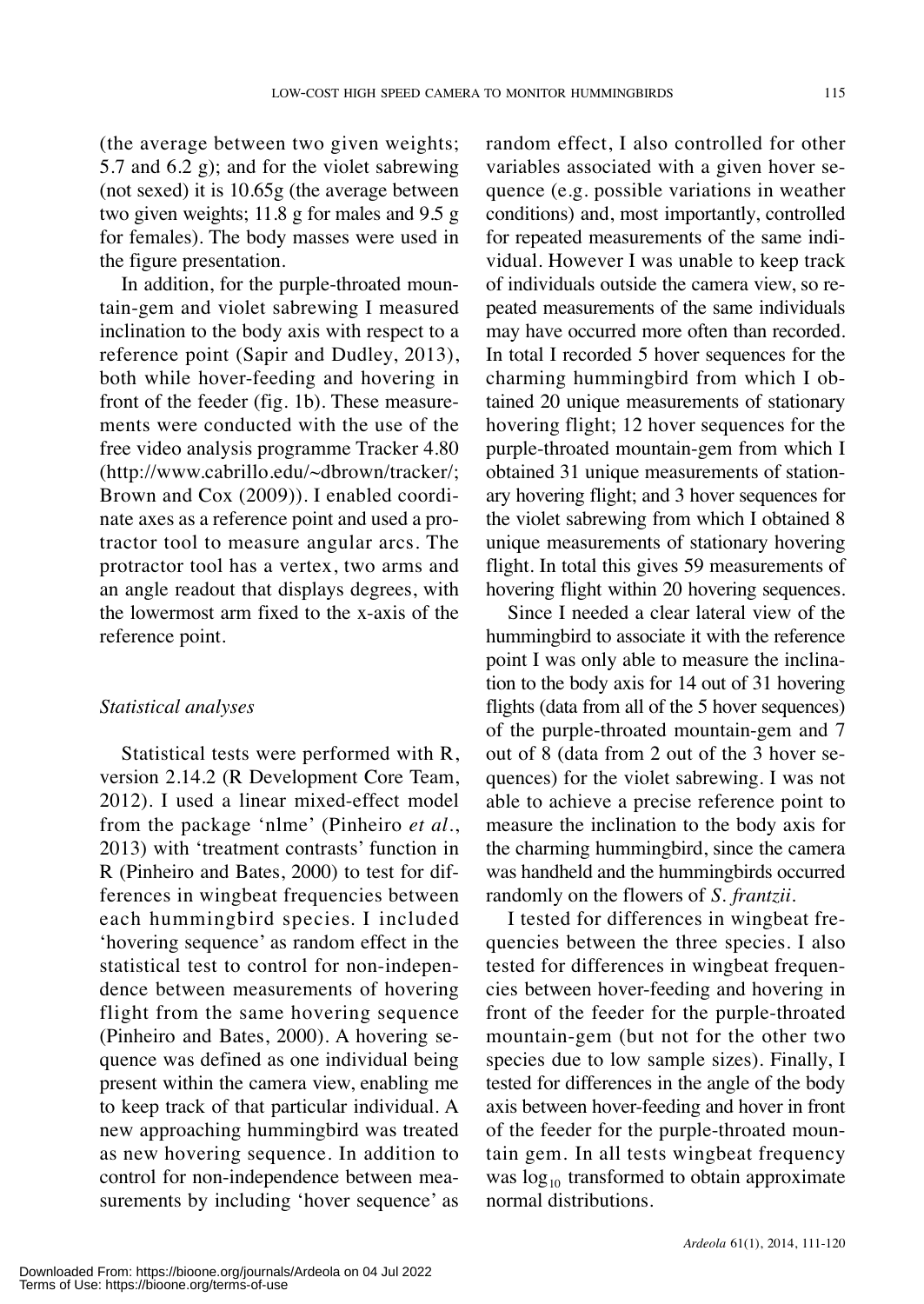# **RESULTS**

The quality of the high speed movie enabled fine scale analysis of the hummingbirds' wingbeat cycles (see Electronic Supplementary Material and fig 1). I obtained wingbeat frequencies for three different species (table 1, fig. 2). The wingbeat frequency varied significantly among the three species (linear mixed-effect model,  $F_{2, 17} = 12.16$ , p < 0.001). Wingbeat frequency was significantly higher for the purple-throated mountain-gem and the charming hummingbird compared to the violet sabrewing (linear mixed-effect model,  $F_{1, 17} = 23.86$ , p < 0.001 and  $F_{1, 17} = 10.19$ ,  $p = 0.005$ , respectively). Purple-throated mountain-gem and the charming hummingbird did not differ significantly (linear mixedeffect model,  $F_{1, 17} = 3.93$ ,  $p = 0.06$ ).

The wingbeat frequency was significantly higher when hover-feeding compared to when hovering in front of the feeder for the purplethroated mountain-gem (linear mixed-effect model,  $F_{1, 8} = 78.64$ ,  $p < 0.001$ ). Due to the low sample size for either of the two categories, no statistical tests were performed for the charming hummingbird and violet sabrewing (table 1). The purple-throated mountain-gem tilted its body significantly more forward (i.e. towards the horizontal plane) when hover-feeding compared to when hovering in front of the feeder  $(42.3 \pm 3.9^{\circ})$  $(n = 8)$  vs.  $56.3 \pm 3.0^{\circ}$  (n = 6), linear mixedeffect model,  $F_{1, 8} = 89.53$ , p < 0.001)). Due to the low sample size no test was performed for the violet sabrewing (hover-feeding;  $50.7 \pm 2.0^{\circ}$  (n = 3) vs. hovering in front of the feeder;  $57.9 \pm 3.2^{\circ}$  (n = 4).

#### TABLE 1

Mean duration  $\pm$  SD (range) of stationary hovering, number of wingbeats and wingbeat frequency (wingbeat<sup>-sec</sup>) when a) hovering in front of the flower/feeder and b) hover-feeding. In total there were 59 observations of hovering flight (n) divided between 20 hovering sequences (random effect). *[Duración media ± SD (rango) del cernido estacionario, número de aleteos y frecuencia de aleteo* (aleteos<sup>-sec</sup>) cuando (a) el cernido es frente a flor/comedero y (b) el cernido es mientras se alimenta. *Hubo en total 59 observaciones de vuelo cernido (n) en 20 secuencias de cernido (efecto aleatorio).]*

| <b>Duration</b> (sec)                  | No. of wingbeats            | Wingbeat <sup>-sec</sup>     | No. of obs. |
|----------------------------------------|-----------------------------|------------------------------|-------------|
| Charming humming bird                  |                             |                              |             |
| (a) $0.642 \pm 0.406$ (0.355-0.929)    | $18.5 \pm 12.0$ (10.0-27.0) | $28.7 \pm 0.6$ (28.2-29.1)   | 2           |
| (b) $0.670 \pm 0.495$ (0.282-2.042)    | $20.3 \pm 14.3$ (9.0-60.0)  | $31.0 \pm 2.0$ (28.2-35.4)   | 18          |
| Purple-throated mountain-gem           |                             |                              |             |
| (a) $0.376 \pm 0.189$ (0.213-0.839)    | $11.2 \pm 5.8$ (6.0-26.0)   | $29.7 \pm 2.4$ (25.0-32.8)   | 14          |
| (b) $0.974 \pm 0.563$ (0.224-1.902)    | $34.5 \pm 19.9$ (8.0-68.0)  | $35.5 \pm 0.8$ (33.8-37.4)   | 17          |
| Violet sabrewing                       |                             |                              |             |
| (a) $0.529 \pm 0.186$ (0.296-0.801)    | $13.8 \pm 5.0$ (8-21)       | $26.1 \pm 1.5 (23.4 - 27.0)$ | 5           |
| $2.386 \pm 0.931$ (1.804-3.460)<br>(b) | $63.7 \pm 23.7$ (49-91)     | $26.8 \pm 0.5$ (26.3-27.2)   | 3           |

*Ardeola* 61(1), 2014, 111-120

Downloaded From: https://bioone.org/journals/Ardeola on 04 Jul 2022 Terms of Use: https://bioone.org/terms-of-use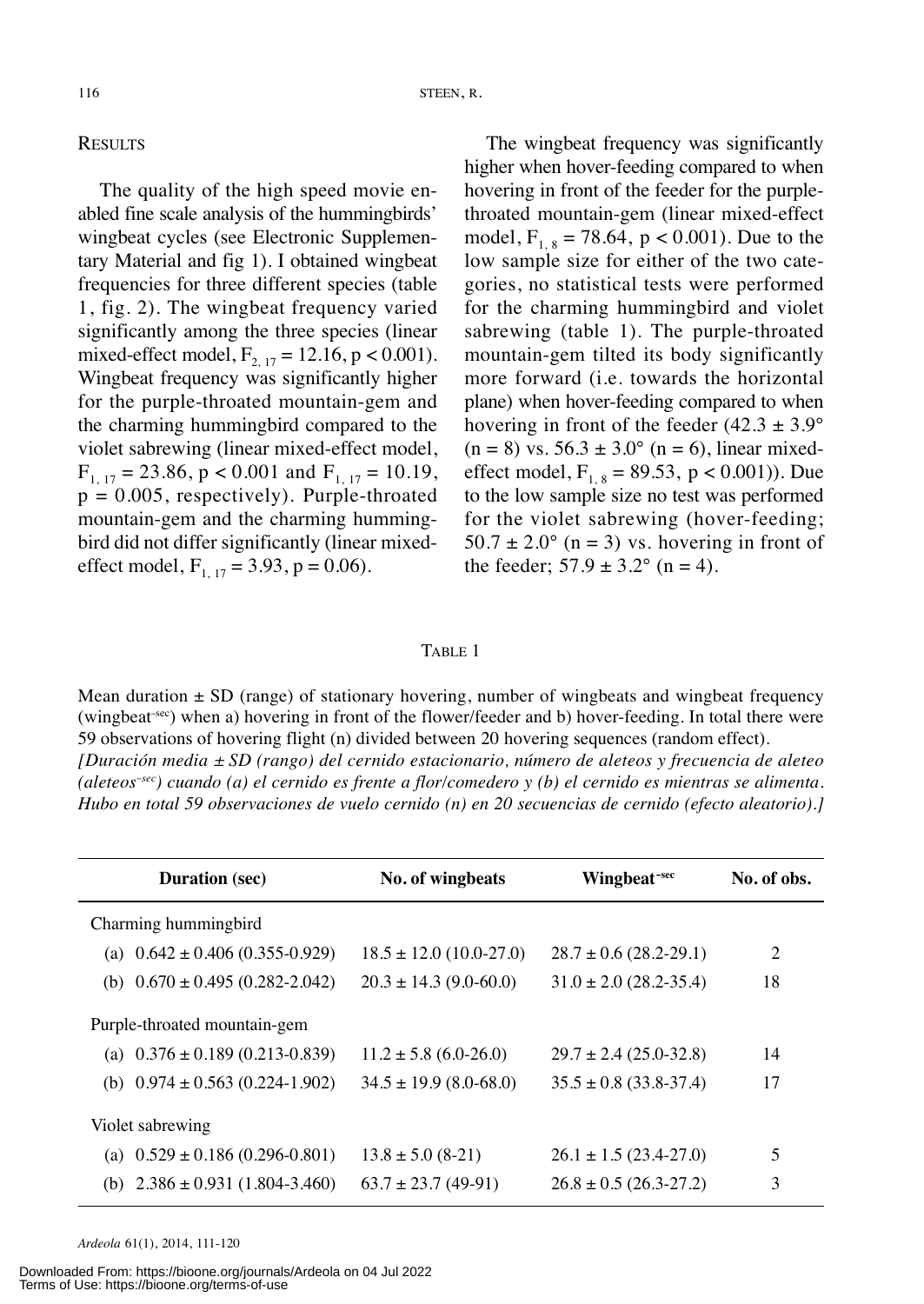

FIG. 2.—Mean (±SD) wingbeat frequency for the three hummingbird species (*Amazilia decora*, *Lampornis calolaema* and *Campylopterus hemileucurus*). Filled circles denote hovering in front of the flower/feeder and open circles denotes hovering while hover-feeding. The dotted line shows data obtained from the literature: \* Altshuler *et al.* (2010), \*\* Dong *et al.* (2010) and \*\*\* Greenewalt (1962). *[Frecuencia media (±SD) de aleteo para tres especies de colibríes (*Amazilia decora, Lampornis calolaema *y* Campylopterus hemileucurus*). Los círculos negros indican cernido frente a flor/comedero y los blancos cernido mientras se alimentan. Las líneas de trazos indican datos obtenidos de la literatura:* \**Altshuler* et al*., (2010),* \*\**Dong* et al*., (2010) y* \*\*\**Greenewalt (1962).]*

## **DISCUSSION**

The budget high speed camera used in this study revealed detailed information about wingbeat frequency for three different hummingbird species. This study has shown how budget high speed cameras may be used to reveal more information about flight dynamics of hummingbirds under natural conditions, without the constraints arising from costly equipment. Since the camera shot at  $220$  fps it filmed multiple frames per wingbeat cycle for all of the three hummingbird species studied (see fig. 3). Multiple frames per wingbeat cycle are necessary to directly count the number of wingbeats per sec (Altshuler and Dudley, 2003).

The wingbeat frequency of the charming hummingbird while hovering in front of the flower was very similar to that found for this species by Altshuler *et al.* (2010). The wingbeat frequency of the purple-throated mountain-gem was slightly higher than found by Dong *et al.* (2010). In addition, the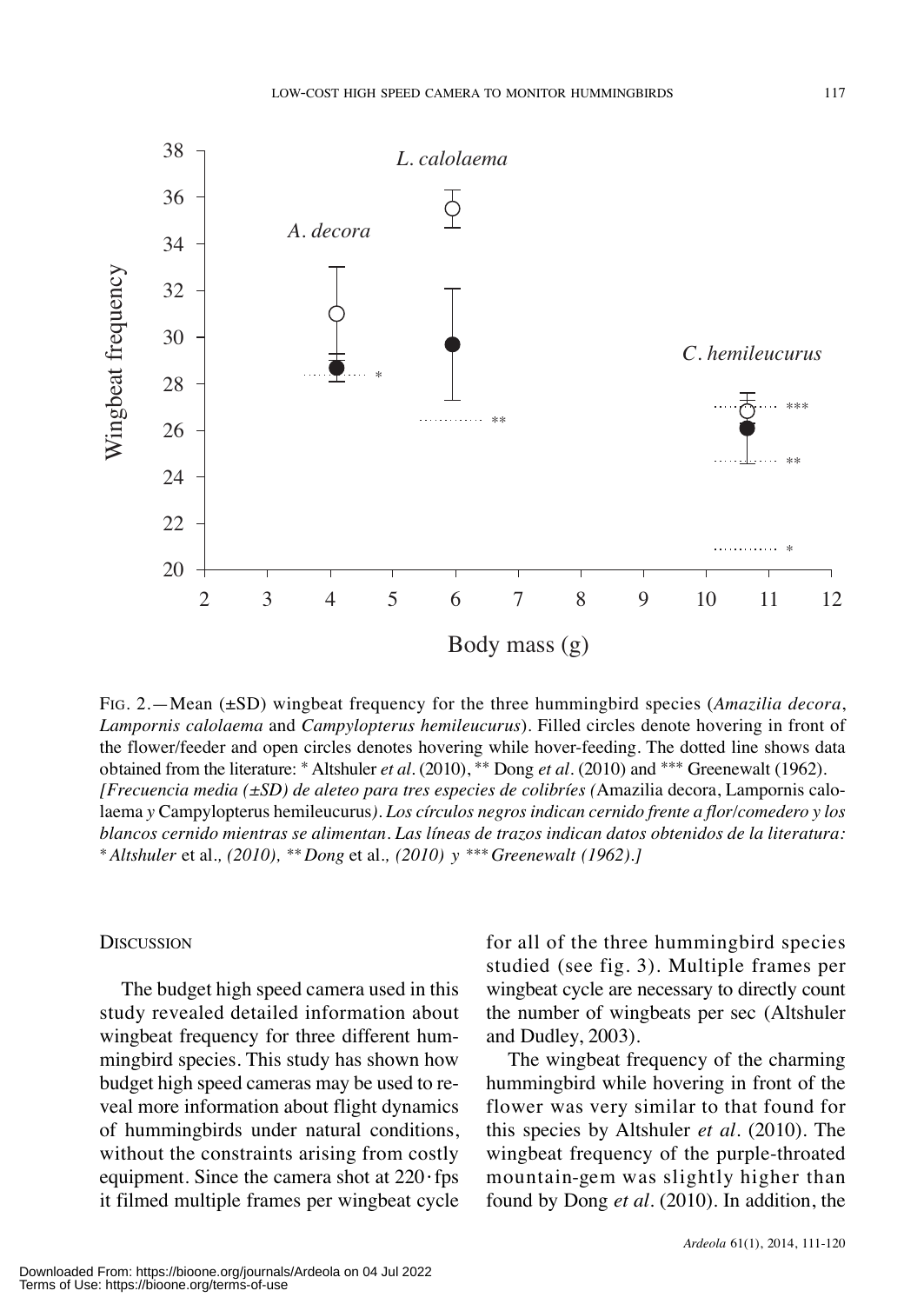

FIG. 3.—Frames recorded per wingbeat cycle  $(f(x))$  as a function of the wingbeat frequency  $(x)$  with the use of a high speed camera that records 220 fps  $(f(x) = 220$  fps  $x^{-1}$ ). *[Fotogramas registrados por ciclo de aleteo (*f(x)*) en función de la frecuencia de aleteo mediante el uso de una cámara de alta velocidad que registra 220 fotogramas por segundo* (ƒ(x) = 220 fps x–1 )*.]*

wingbeat frequency of the violet sabrewing when hovering in front of the feeder was higher in my study than found by Altshuler *et al*. (2010), although quite similar to those recorded by Greenewalt (1962) and Dong *et al*. (2010). The wingbeat frequency was found to be lower for the violet sabrewing compared to the charming hummingbird and the purple-throated mountain-gem. The violet sabrewing is about twice the size of the two other species. Hence, I found wingbeat frequency to be lower in larger than in smaller hummingbirds, as previously reported (e.g., Altshuler *et al.*, 2003, 2010).

The wingbeat frequencies were rather constant for the two different hovering categories. The higher wingbeat frequency while hover-feeding compared to hovering in front

Downloaded From: https://bioone.org/journals/Ardeola on 04 Jul 2022 Terms of Use: https://bioone.org/terms-of-use

of the feeder for the purple-throated mountain-gem suggests that it is more costly to hover while feeding. This may be because the purple-throated mountain-gem tilted its body significantly towards the feeder while hover-feeding. Although not tested statistically due to low sample size, the data for the violet sabrewing suggests that it maintained about the same angle of the body both while hover-feeding and hovering in front of the feeder, most probably because its larger size and long curved bill maintained about the same body angle while hovering when sucking as while hovering in front of the feeder. Since hovering flight is energy demanding (Weis-Fogh, 1972; Chai *et al.*, 1998; Fernández *et al.*, 2011), from the hummingbirds point of view it would be more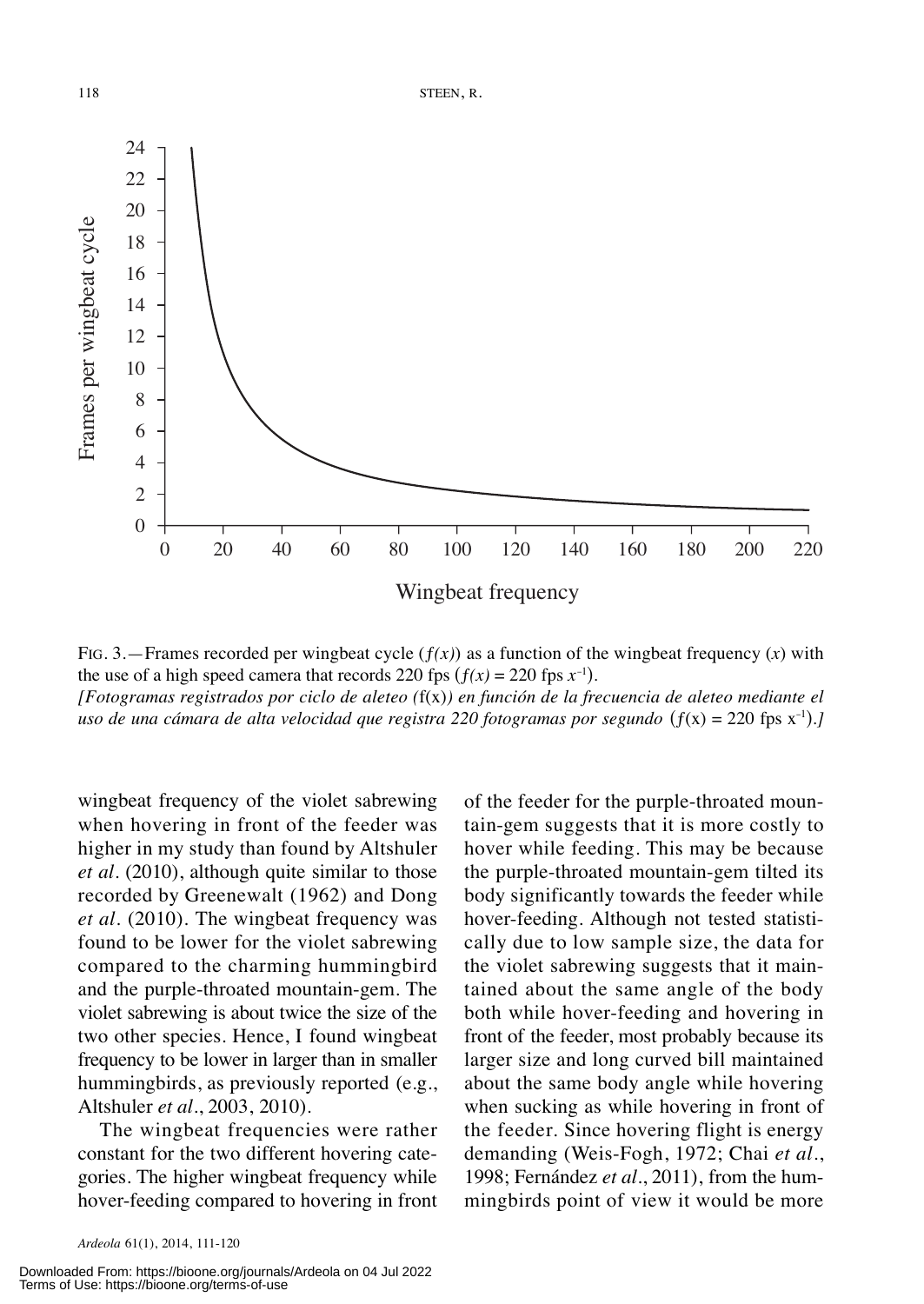efficient with the nectar hole of the feeder situated closer to the edge and at an angle enabling an optimal body position while hovering (see fig. 1). Provision of a perch would be even better.

In summary, the low cost high speed camera used in this study is comparable with the high speed camera used to record flowervisiting insects (Sakamoto *et al.*, 2012). With the high speed movie function the Panasonic Lumix camera captures 220 fps with a resolution at  $320 \times 240$ , whereas fps and resolution is not adjustable. In comparison, the Casio Exilim EX-F1camera used by Sakamoto *et al.* (2012) has adjustable highspeed movie function (1200 fps;  $336 \times 96$ , 600 fps; 432 × 192, 300 fps; 512 × 384). Neither Panasonic nor Casio are exceptional with respect to their high-speed movie function; currently, many camera manufactures offer compact cameras with this function (e.g., Canon IXUS HS-series, GoPro Hero 3, Fujifilm FinePix HS-series, Kodak Playfull Dual, Nikon J1 and V1, Samsung TL350 (WB2000 in Europe), Sanyo Xacti-series, Sony HDR-CX110). All are compact and inexpensive, ranging from c. \$200 to \$1000 USD. The video techniques used in the present study may encourage researchers in other fields to record wingbeat frequencies across a range of animal taxa. Future studies on wingbeat frequencies under natural conditions could be put into an ecological and evolutionary context to investigate the decisions that a hummingbird needs to take regarding flight (Pennycuick, 1998).

ACKNOWLEDGEMENTS.—I am thankful to Jolanda H. Schneider, Jose A. H. Villalobos and David A. Ugalde for identifying *A. decora* and for being hospitable during my stay at Las Caletas Lodge in Drake Bay. I also wish to thank Svein Dale and Marte Marie Brynildsen for comments on the manuscript. I thank Joshua Cabell for proofreading the manuscript. Finally, I thank Andrés Ordiz for the Spanish translation.

#### **BIBLIOGRAPHY**

- AGUAYO, D. D., SANTOYO, F. M., DE LA TORRE, M. H., SALAS-ARAIZA, M. D. and CALOCA-MÉNDEZ, C. 2011. Comparison on different insects' wing displacements using high speed digital holographic interferometry. *Journal of Biomedical Optics*, 16: 1-8.
- ALTSHULER, D. L. and DUDLEY, R. 2002. The ecological and evolutionary interface of hummingbird flight physiology. *Journal of Experimental Biology*, 205: 2325-2336.
- ALTSHULER, D. L. and DUDLEY, R. 2003. Kinematics of hovering hummingbird flight along simulated and natural elevational gradients. *Journal of Experimental Biology*, 206: 3139- 3147.
- ALTSHULER, D. L., DUDLEY, R., HEREDIA, S. M. and MCGUIRE, J. A. 2010. Allometry of hummingbird lifting performance. *Journal of Experimental Biology*, 213: 725-734.
- BAKER, P. S. 1979. The wing movements of flying locusts during steering behaviour. *Journal of Comparative Physiology A*, 131: 49-58.
- BETTS, C. R. and WOOTTON, R. J. 1988. Wing shape and flight behavior in butterflies (Lepidoptera, Papilionoidea and Hesperioidea) - a preliminary analysis. *Journal of Experimental Biology*, 138: 271-288.
- BOSTWICK, K. S. and PRUM, R. O. 2003. Highspeed video analysis of wing-snapping in two manakin clades (Pipridae: Aves). *Journal of Experimental Biology*, 206: 3693-3706.
- BROWN, D. and COX, A. J. 2009. Innovative uses of video analysis. *The Physics Teacher*, 47: 145-150.
- BUNDLE, M. W., HANSEN, K. S. and DIAL, K. P. 2007. Does the metabolic rate-flight speed relationship vary among geometrically similar birds of different mass? *Journal of Experimental Biology*, 210: 1075-1083.
- CHAI, P., CHANG, A. C. and DUDLEY, R. 1998. Flight thermogenesis and energy conservation in hovering hummingbirds. *Journal of Experimental Biology*, 201: 963-968.
- DONG, J. P., GOVERNALI, F. C., LARSON, E. I., SNOW, S. A. and UNGER, E. V. A. 2010. Wingbeat frequency is related to foraging strategies of hummingbirds at Monteverde, Costa Rica. *Dartmouth Studies in Tropical Biology*, 19: 26-29.